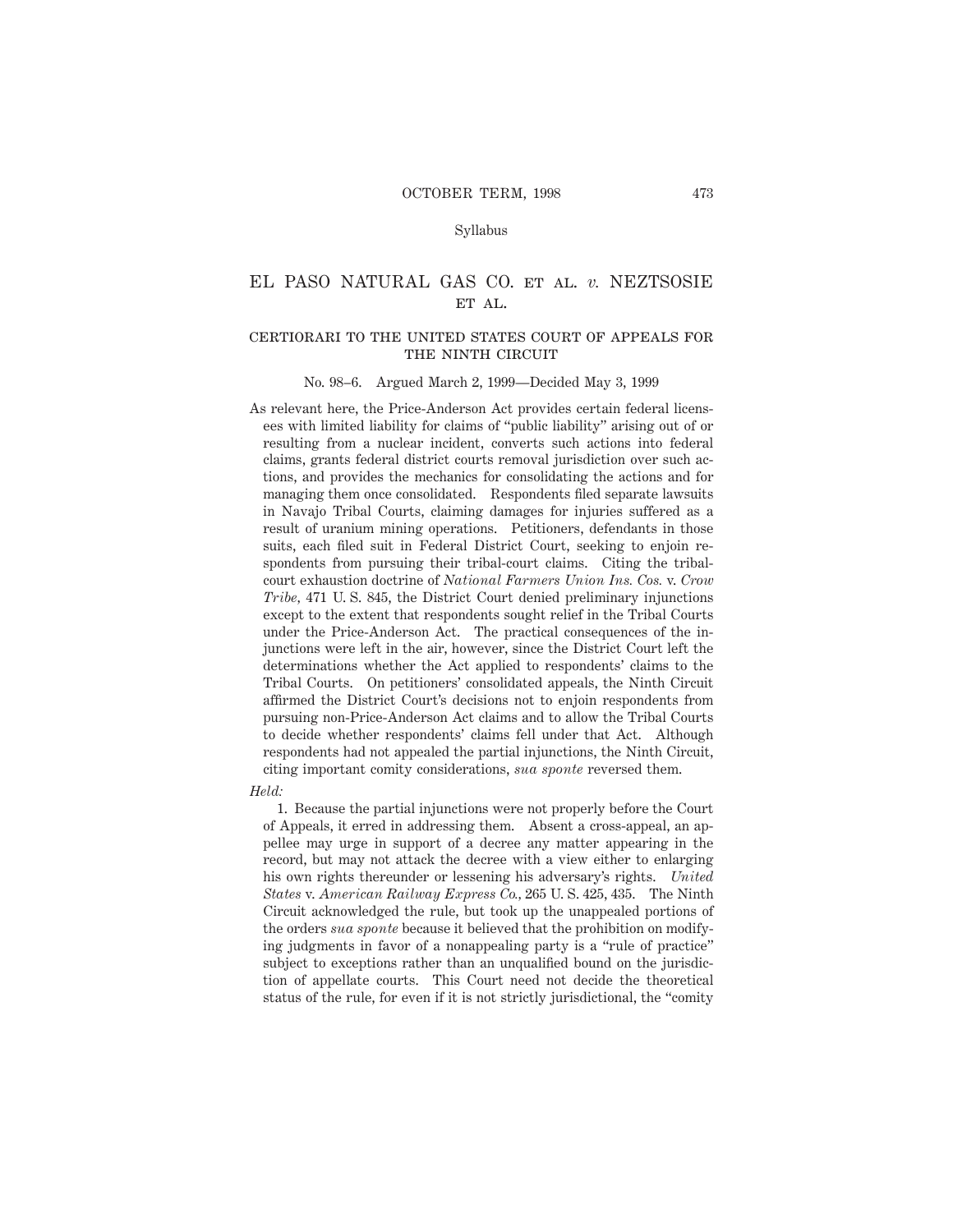## Syllabus

considerations" the Ninth Circuit invoked are clearly inadequate to defeat the institutional interests the rule advances. Indeed, not a single one of this Court's holdings has ever recognized an exception to the rule. Respondents misconceive the nature of the cross-appeal requirement when they argue that they should not be penalized for failing to crossappeal from preliminary injunctions because they could raise the same issue on appeal from the final judgment. The requirement is meant not to penalize parties who fail to assert their rights, but to protect institutional interests in the orderly functioning of the judicial system by putting opposing parties and appellate courts on notice of the issues to be litigated and encouraging repose of those that are not. Fairness of notice does not turn on the interlocutory character of the orders at issue here, and the interest in repose, though somewhat diminished when a final appeal may yet raise the issue, is still considerable owing to the indefinite duration of the injunctions. Pp. 479–482.

2. The doctrine of tribal-court exhaustion does not apply in this case, which if brought in a state court would be subject to removal. Pp. 482–488.

(a) This case differs markedly from those in which tribal-court exhaustion is appropriate. By the Price-Anderson Act's unusual preemption provision, 42 U. S. C. § 2014(hh), Congress expressed an unmistakable preference for a federal forum, at the behest of the defending party, both for litigating a Price-Anderson claim on the merits and for determining whether a claim falls under the Act when removal is contested. Petitioners seek the benefit of what is in effect the same scheme of preference for a federal forum when they ask for an injunction against further litigation in the tribal courts. The issue, then, is whether Congress would have chosen to postpone federal resolution of the enjoinable character of this tribal-court litigation, when it would not have postponed federal resolution of the functionally identical issue pending in a state court. Pp. 482–485.

(b) The apparent reasons for the congressional policy of immediate access to federal forums are as much applicable to tribal- as to statecourt litigation. The Act provides clear indications of the congressional aims of speed and efficiency in the provisions addressing consolidation and management of cases,  $e, g, 42$  U.S.C.  $\S 2210(n)(3)(A)$ . The Act's terms are underscored by its legislative history, which expressly refers to the multitude of separate cases brought in the aftermath of the Three Mile Island accident and adverts to the expectation that the consolidation provisions would avoid inefficiencies resulting from duplicative determinations of similar issues in multiple jurisdictions. Applying tribal exhaustion would invite precisely the mischief of duplicative determina-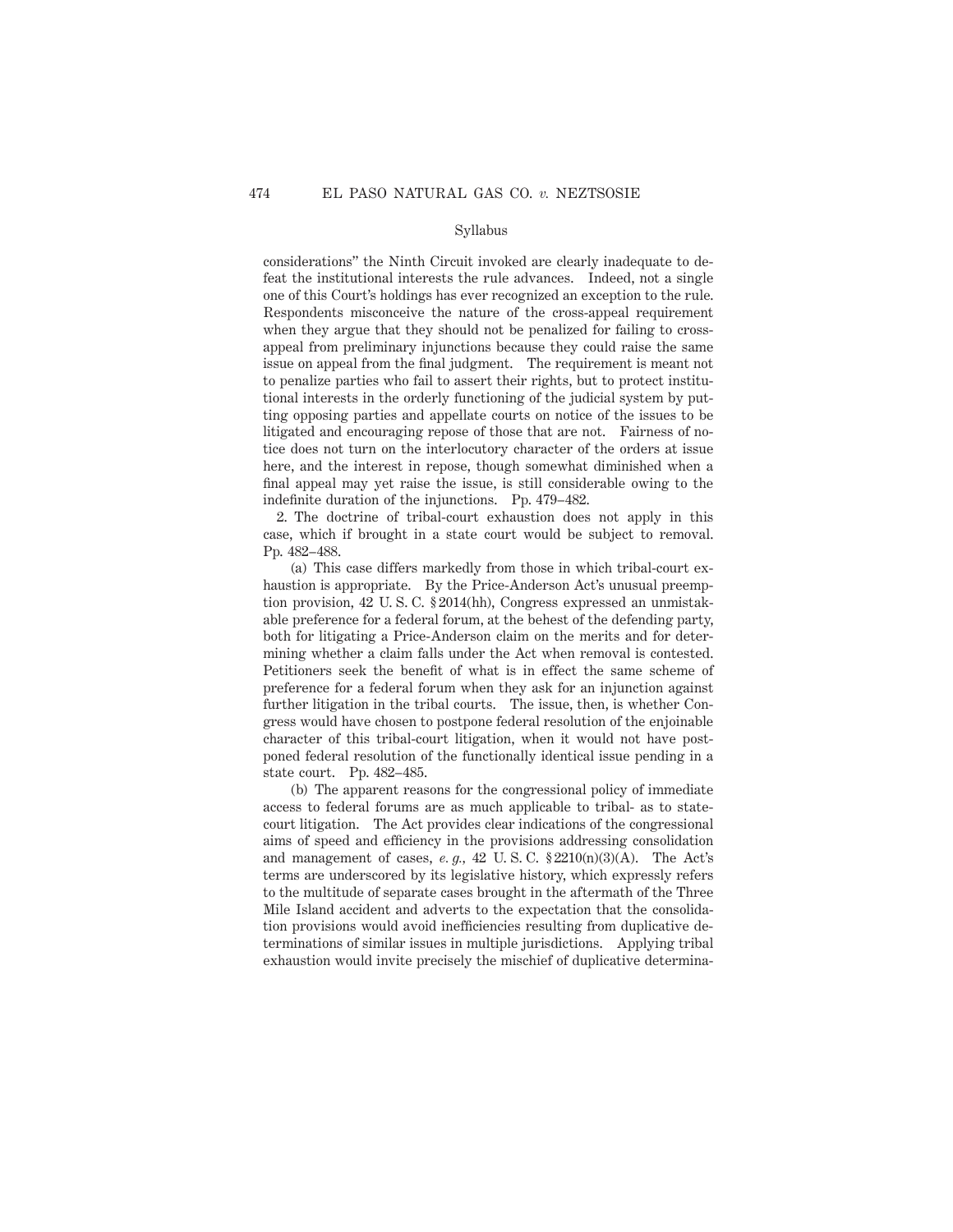## Syllabus

tions and consequent inefficiencies that the Act sought to avoid, and the force of the congressional concerns deprives arguable justifications for applying tribal exhaustion of any plausibility in these circumstances. Pp. 485–488.

136 F. 3d 610, vacated and remanded.

SOUTER, J., delivered the opinion for a unanimous Court.

*James R. Atwood* argued the cause for petitioners. With him on the briefs were *Richard A. Meserve, Lynn H. Slade,* and *Walter E. Stern.*

*Jonathan E. Nuechterlein* argued the cause for the United States as *amicus curiae* urging reversal. With him on the brief were *Solicitor General Waxman, Assistant Attorney General Schiffer, Deputy Solicitor General Kneedler, Martin W. Matzen, John D. Leshy, Mary Anne Sullivan,* and *John F. Cordes.*

*H. Bartow Farr III* argued the cause for respondents. With him on the brief were *Seth Richard Lesser, Max W. Berger, Louis C. Paul, Richard G. Taranto, Moshe Maimon,* and *Steven J. Phillips.*\*

<sup>\*</sup>Briefs of *amici curiae* urging reversal were filed for the State of South Dakota et al. by *Mark W. Barnett,* Attorney General of South Dakota, and *John Patrick Guhin,* Deputy Attorney General, and by the Attorneys General for their respective States as follows: *Daniel E. Lungren* of California, *Frank J. Kelley* of Michigan, *Joseph P. Mazurek* of Montana, *Frankie Sue Del Papa* of Nevada, *Dennis C. Vacco* of New York, *Jan Graham* of Utah, and *Gay Woodhouse* of Wyoming; for Lewis County, Idaho, by *Kimron R. Torgerson, Marc A. Lyons,* and *Tom D. Tobin;* for the Association of American Railroads by *Betty Jo Christian, Charles G. Cole, Sara E. Hauptfuehrer,* and *Daniel Saphire;* for the Interstate Natural Gas Association of America by *James W. McCartney* and *Richard H. Page;* for Kerr-McGee Corp. by *John Townsend Rich, Richard T. Conway, Michael R. Comeau,* and *Jon J. Indall;* and for the National Mining Association by *James B. Hamlin, Anthony J. Thompson,* and *Harold P. Quinn, Jr.*

Briefs of *amici curiae* urging affirmance were filed for the Fallon Paiute-Shoshone Tribe by *Melody L. McCoy* and *Kim Jerome Gottschalk;*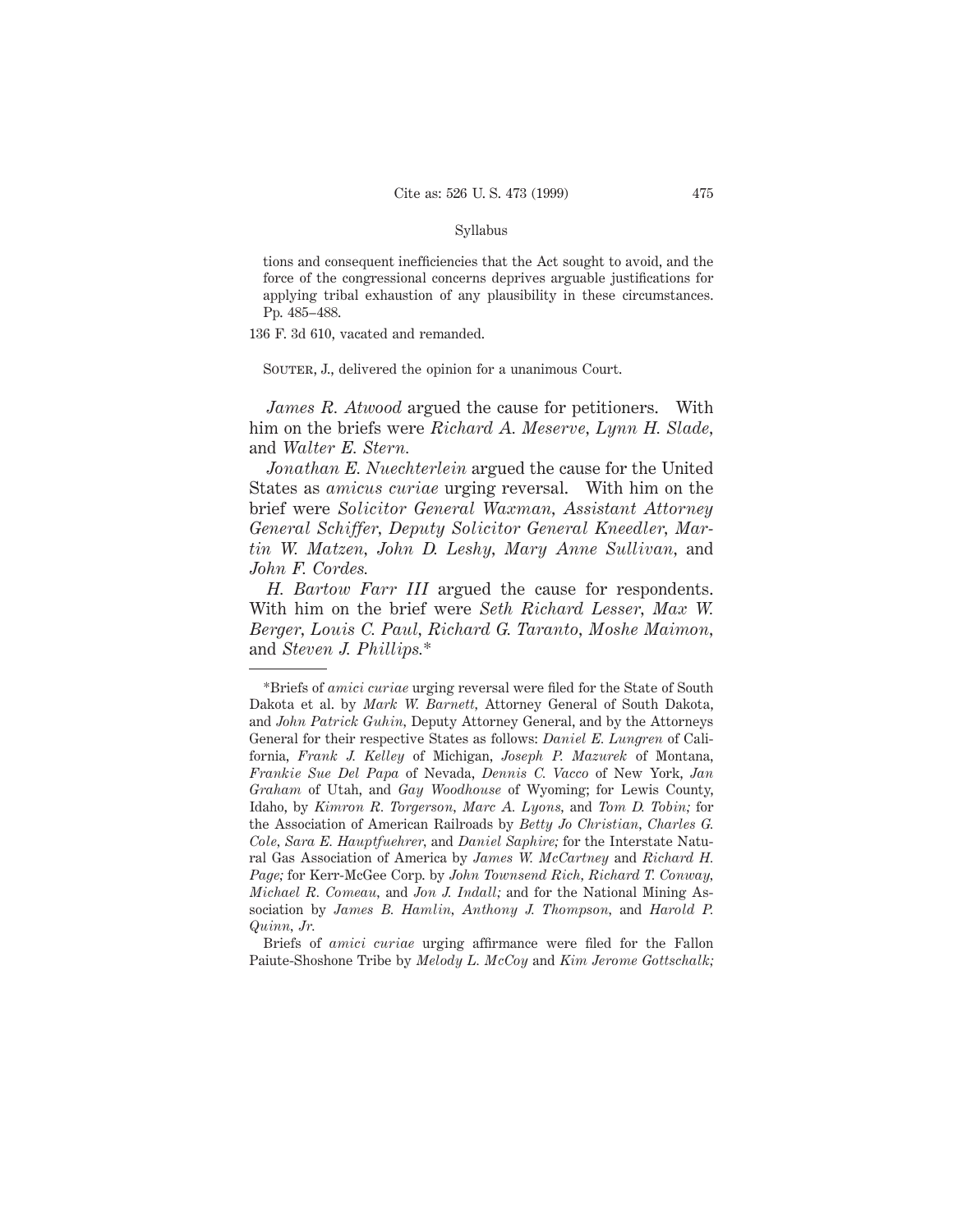JUSTICE SOUTER delivered the opinion of the Court.

The issue is whether the judicially created doctrine of tribal-court exhaustion, requiring a district court to stay its hand while a tribal court determines its own jurisdiction, should apply in this case, which if brought in a state court would be subject to removal. We think the exhaustion doctrine should not extend so far.

I

With the object of "encourag[ing] the private sector to become involved in the development of atomic energy for peaceful purposes," *Duke Power Co.* v. *Carolina Environmental Study Group, Inc.,* 438 U. S. 59, 63 (1978), Congress passed the Atomic Energy Act of 1954 (AEA), 68 Stat. 919, a broad scheme of federal regulation and licensing. Because it "soon became apparent that profits from the private exploitation of atomic energy were uncertain and the accompanying risks substantial," *Duke Power, supra,* at 63, in 1957 Congress amended the AEA with the Price-Anderson Act, 71 Stat. 576. Price-Anderson provided certain federal licensees with a system of private insurance, Government indemnification, and limited liability for claims of "public liability," now defined generally as "any legal liability arising out of or resulting from a nuclear incident or precautionary evacuation  $\ldots$  ." 42 U.S.C.  $\S 2014(w)$ . The Act defines "nuclear incident" as "any occurrence . . . within the United States causing . . . bodily injury, sickness, disease, or death, or loss of or damage to property, or loss of use of property, arising out of or resulting from the radioactive, toxic, explo-

and for Bertram Roberts et al. by *Brian Wolfman, Alan B. Morrison,* and *Ervin A. Gonzalez.*

Briefs of *amici curiae* were filed for American Nuclear Insurers by *Donald E. Jose* and *David Wiedis;* and for the Navajo Nation by *Terence M. Gurley* and *Steven J. Bloxham.*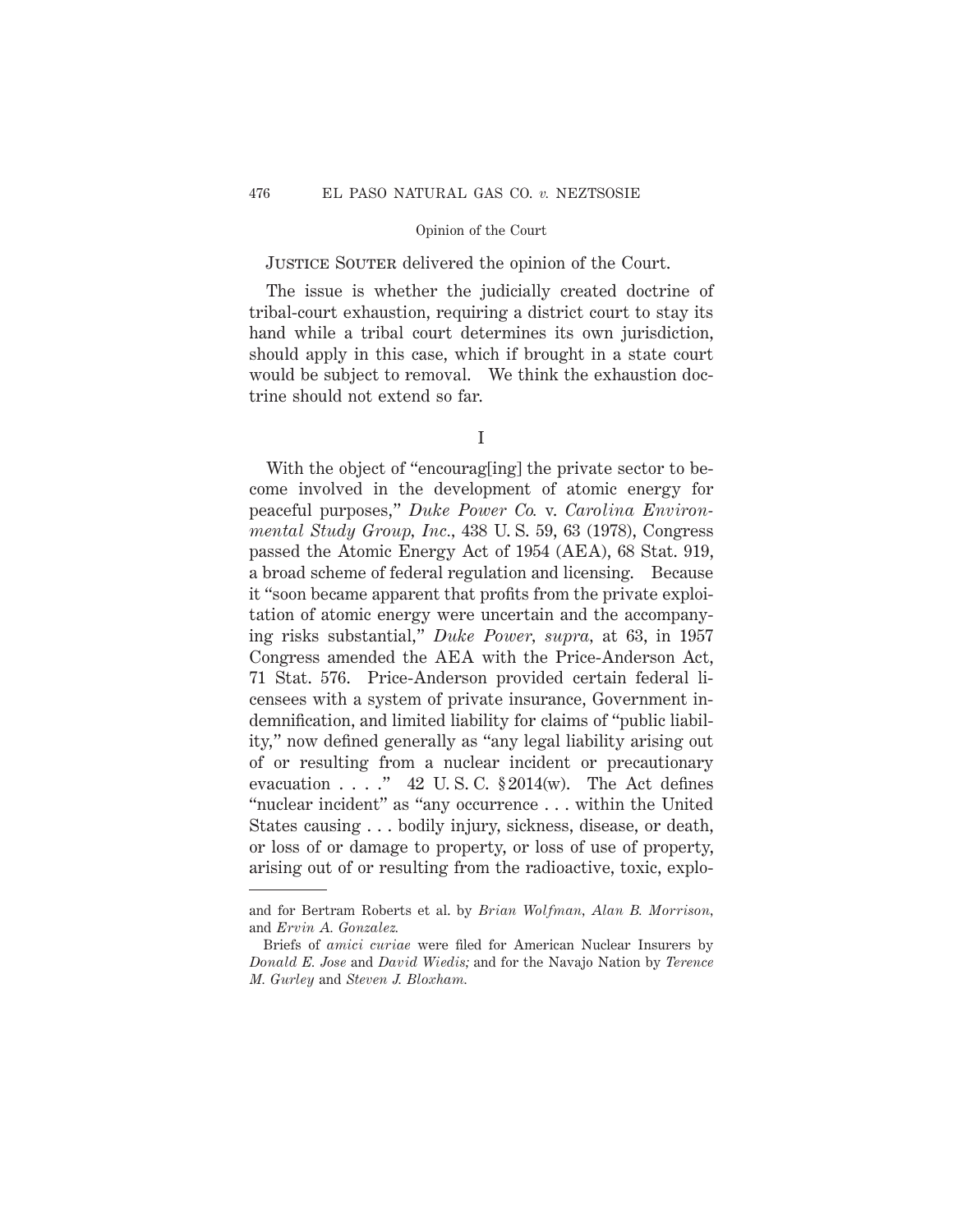sive, or other hazardous properties of source, special nuclear, or byproduct material  $\dots$ ." § 2014(q).<sup>1</sup>

In the wake of the 1979 accident at the Three Mile Island nuclear power plant, suits proliferated in state and federal courts, but because the accident was not an "extraordinary nuclear occurrence," within the meaning of the Act, see § 2014(j), there was no mechanism for consolidating the claims in federal court. See S. Rep. No. 100–218, p. 13 (1987). Congress responded in 1988 by amending the Act to grant United States district courts original and removal jurisdiction over all "public liability actions," 102 Stat. 1076, 42 U.S.C.  $$2210(n)(2)$ , defined as suits "asserting public liability," § 2014(hh), which "shall be deemed to be ... action[s] arising under" § 2210. The Act now provides the mechanics for consolidating such actions,  $\S 2210(n)(2)$ , for managing them once consolidated,  $\S 2210(n)(3)$ , and for distributing limited compensatory funds, § 2210(*o*).

In 1995, respondents Laura and Arlinda Neztsosie, two members of the Navajo Nation, filed suit in the District Court of the Navajo Nation, Tuba City District, against petitioner El Paso Natural Gas Company and one of its subsidiaries, Rare Metals Corporation. The Neztsosies alleged that on the Navajo Nation Reservation, from 1950 to 1965, El Paso and Rare Metals operated open pit uranium mines, which collected water then used by the Neztsosies for a number of things, including drinking. The Neztsosies claimed that, as a result, they suffered severe injuries from exposure to radioactive and other hazardous materials, for which they sought compensatory and punitive damages under Navajo tort law. App. 18a–27a. In 1996, respondent Zonnie Richards, also a member of the Navajo Nation, brought suit for herself and her husband's estate in the District Court of the

<sup>1</sup> "Source material" includes uranium and uranium ore. 42 U. S. C. § 2014(z). "Byproduct material" includes "the tailings or wastes produced by the extraction or concentration of uranium or thorium from any ore processed primarily for its source material content." § 2014(e).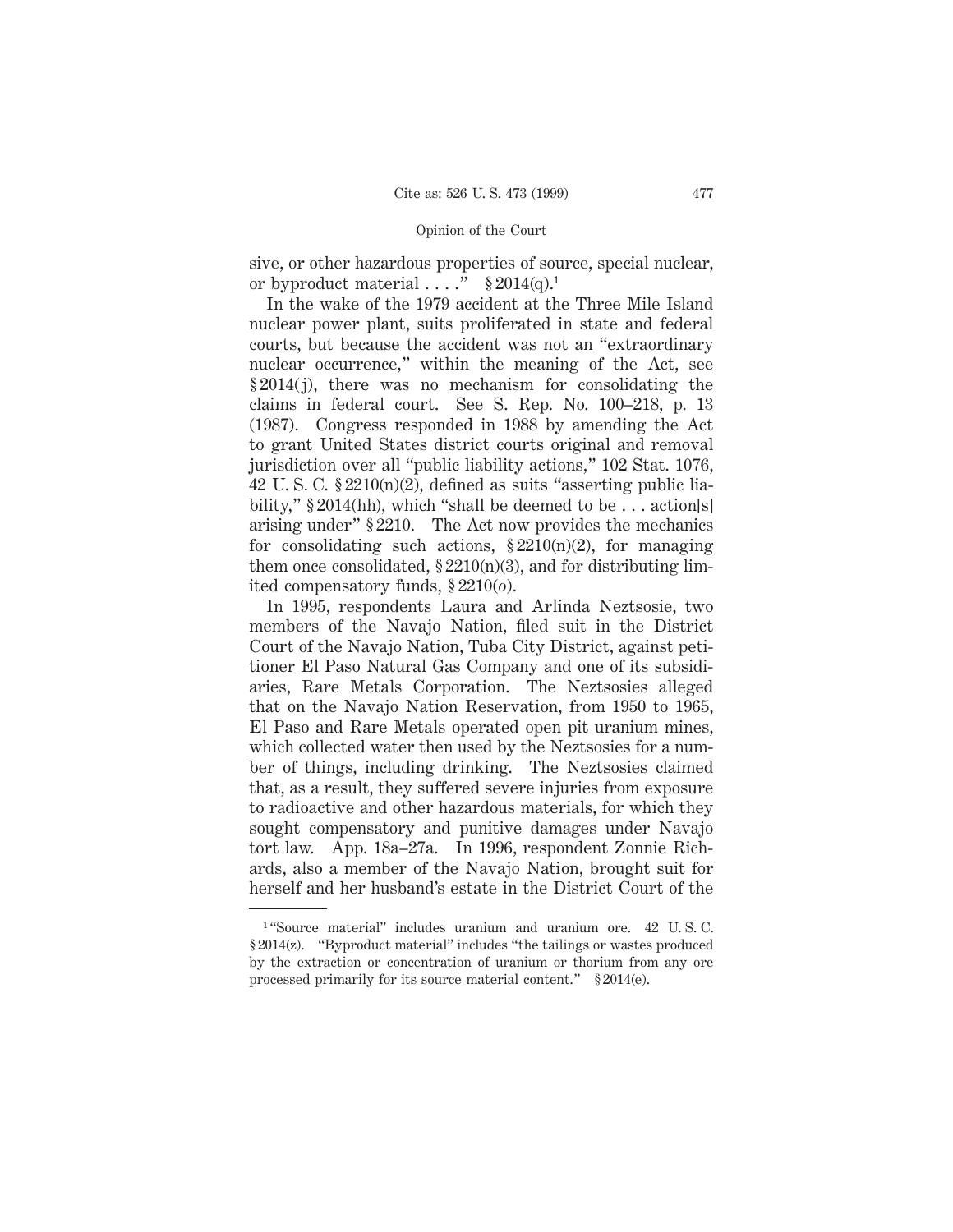Navajo Nation, Kayenta District, against defendants including the Vanadium Corporation of America (VCA), predecessor by merger of petitioner Cyprus Foote Mineral Company. Richards raised Navajo tort law claims for wrongful death and loss of consortium arising from uranium mining and processing on the Navajo Nation Reservation by VCA and other defendants from the 1940's through the 1960's*.* 136 F. 3d 610, 613 (CA9 1998); App. 39a–60a.

El Paso and Cyprus Foote each filed suit in the United States District Court for the District of Arizona, seeking to enjoin the Neztsosies and Richards from pursuing their claims in the Tribal Courts. The District Court, citing the tribal-court exhaustion doctrine of *National Farmers Union Ins. Cos.* v. *Crow Tribe,* 471 U. S. 845 (1985), denied preliminary injunctions "except to the extent" that the Neztsosies and Richards sought relief in the Tribal Courts under the Price-Anderson Act. App. 71a, 73a. The practical consequences of those injunctions were left in the air, however, since the District Court declined to decide whether the Act applied to the claims brought by the Neztsosies and Richards, leaving those determinations to the Tribal Courts in the first instance. *Id.,* at 71a, 73a. Both El Paso and Cyprus Foote appealed.

On the companies' consolidated appeals, the Ninth Circuit affirmed the District Court's decisions declining to enjoin the Neztsosies and Richards from pursuing non-Price-Anderson Act claims, as well as the decisions to allow the Tribal Courts to decide in the first instance whether the Neztsosies' and Richards's tribal claims fell within the ambit of the Price-Anderson Act. 136 F. 3d, at 617, n. 4, 620. But the Court of Appeals did not rest there. Although neither the Neztsosies nor Richards had appealed the partial injunctions against them, the Ninth Circuit *sua sponte* addressed those District Court rulings, citing "important comity considerations involved." *Id.,* at 615. The court reversed as to the injunctions, holding that the Act contains no "express juris-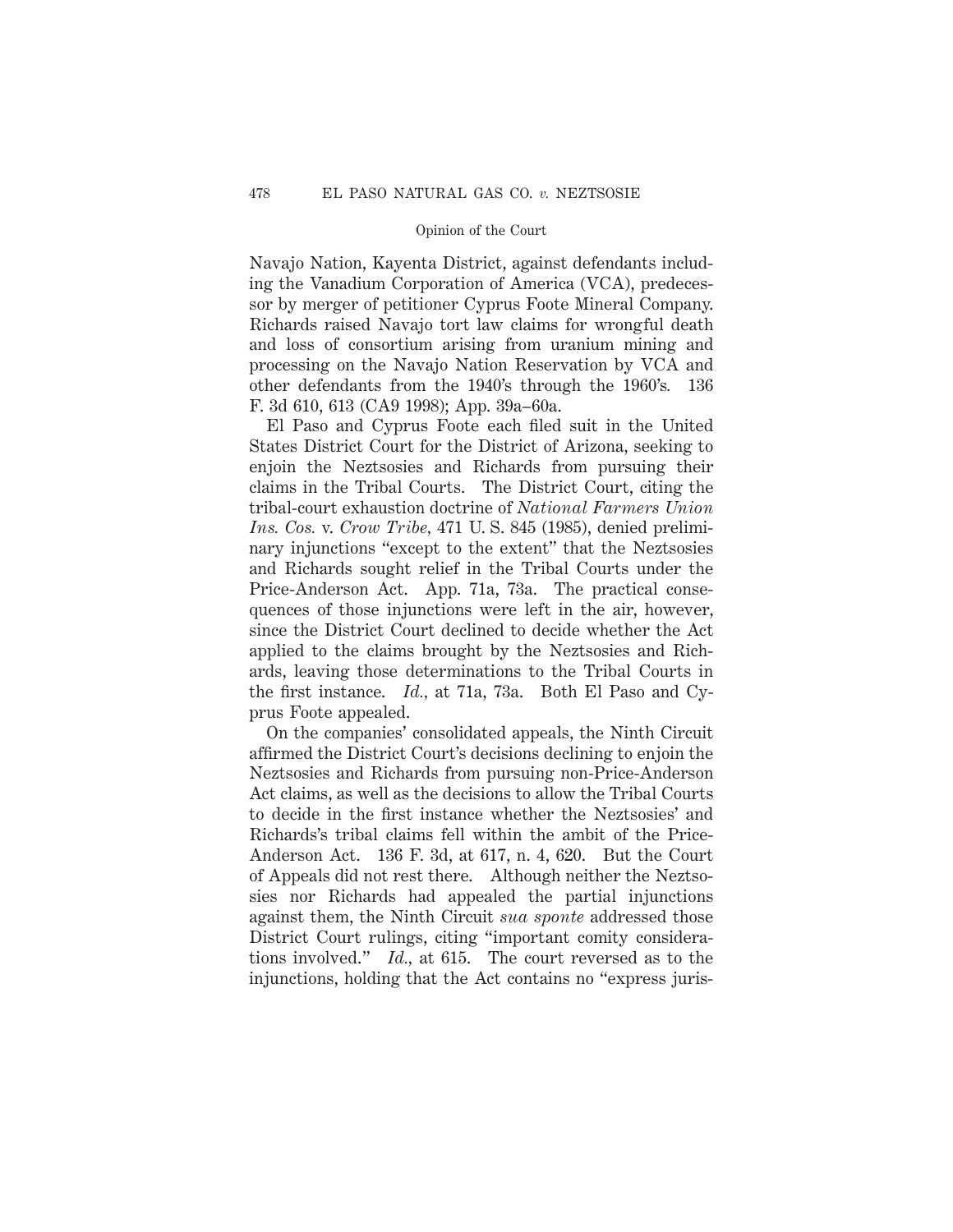dictional prohibition" barring the tribal court from determining its jurisdiction over Price-Anderson Act claims. *Id.,* at 617–620. Judge Kleinfeld dissented, concluding that the unappealed partial injunctions against litigating Price-Anderson Act claims in tribal court should be treated as law of the case, that all of the tribal-law claims were actually Price-Anderson Act claims, and that exhaustion was not required. *Id.,* at 620–622. We granted certiorari, 525 U. S. 928 (1998), and now vacate and remand.

II

There is one matter preliminary to the principal issue. Because respondents did not appeal those portions of the District Court's orders enjoining them from pursuing Price-Anderson Act claims in Tribal Court, those injunctions were not properly before the Court of Appeals, which consequently erred in addressing them. We have repeatedly affirmed two linked principles governing the consequences of an appellee's failure to cross-appeal. Absent a cross-appeal, an appellee may "urge in support of a decree any matter appearing in the record, although his argument may involve an attack upon the reasoning of the lower court," but may not "attack the decree with a view either to enlarging his own rights thereunder or of lessening the rights of his adversary." *United States* v. *American Railway Express Co.,* 265 U. S. 425, 435 (1924); see also *Union Tool Co.* v. *Wilson,* 259 U. S. 107, 111 (1922). We recognized the latter limitation as early as 1796, see *McDonough* v. *Dannery,* 3 Dall. 188, 198, and more than 60 years ago we spoke of it as "inveterate and certain," *Morley Constr. Co.* v. *Maryland Casualty Co.,* 300 U. S. 185, 191 (1937).

The Court of Appeals acknowledged the rule, but, in light of the natural temptation to dispose of the related questions of jurisdiction and exhaustion at one blow, still thought it could take up the unappealed portions of the District Court's orders *sua sponte* because "important comity considera-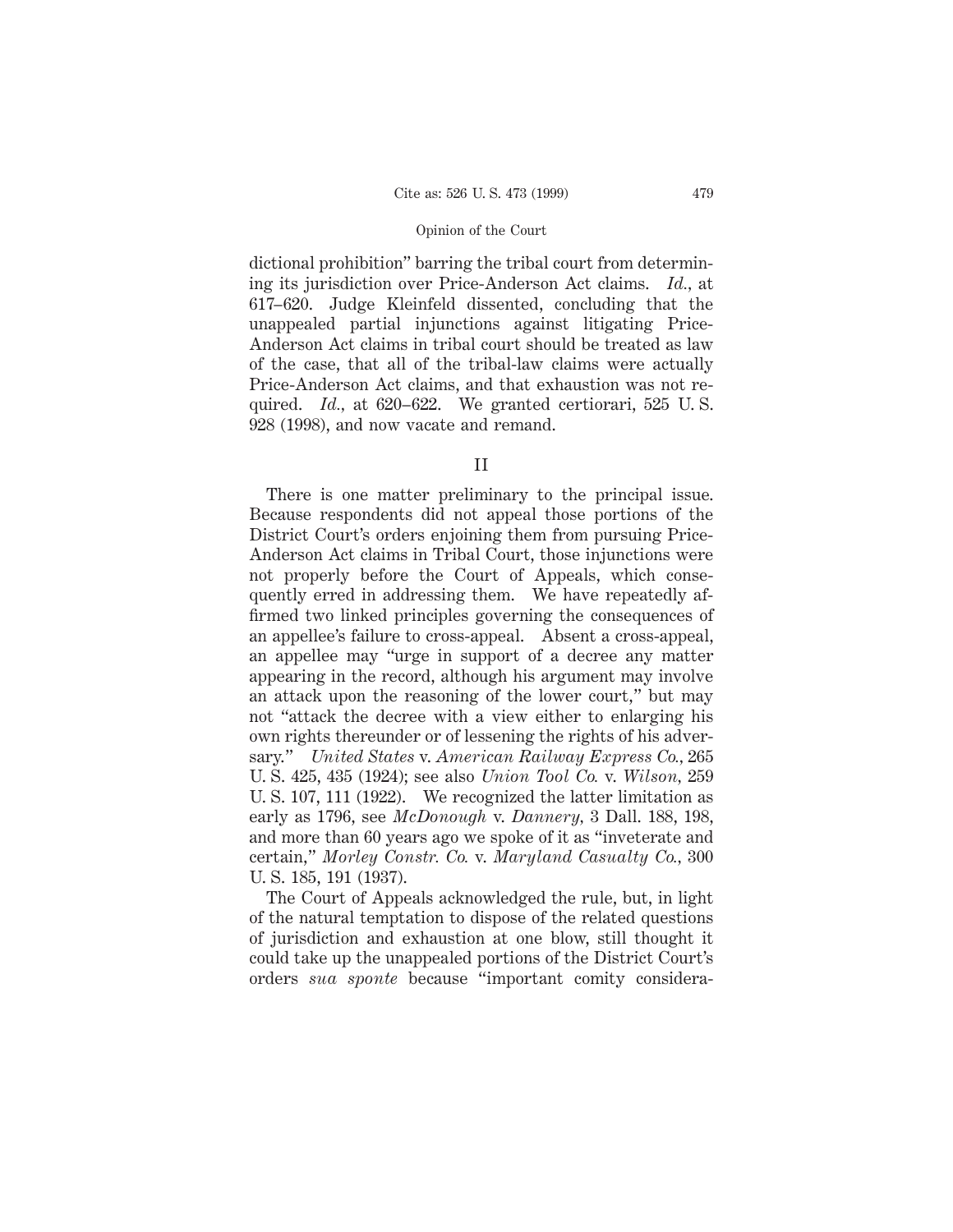tions" were involved. 136 F. 3d, at 615. The Court of Appeals apparently took the view, shared by a number of courts over the years, that the prohibition on modifying judgments in favor of a nonappealing party is a "rule of practice," subject to exceptions, not an unqualified limit on the power of appellate courts. Petitioners and the Government say the Court of Appeals was mistaken, seeing the rule as an unqualified bound on the jurisdiction of the courts of appeals. We need not decide the theoretical status of such a firmly entrenched rule,<sup>2</sup> however, for even if it is not strictly jurisdictional (a point we do not resolve) the "comity considerations" invoked by the Court of Appeals to justify relaxing it are clearly inadequate to defeat the institutional interests in fair notice and repose that the rule advances. Indeed, in more than two centuries of repeatedly endorsing the cross-appeal requirement, not a single one of our holdings has ever recognized an exception to the rule.3

<sup>&</sup>lt;sup>2</sup> The issue has caused much disagreement among the Courts of Appeals and even inconsistency within particular Circuits for more than 50 years. For a survey of many of the cases, see *Marts* v. *Hines,* 117 F. 3d 1504, 1507–1511 (CA5 1997) (Garwood, J., dissenting), cert. denied, 522 U. S. 1058 (1998). For recent cases taking opposing positions, compare, *e. g., Young Radiator Co.* v*. Celotex Corp.,* 881 F. 2d 1408, 1416 (CA7 1989) (jurisdictional), with *United States* v. *Tabor Court Realty Corp.,* 943 F. 2d 335, 342–344 (CA3 1991) (rule of practice), cert. denied *sub nom. Linde* v. *Carrier Coal Enterprises, Inc.,* 502 U. S. 1093 (1992). For a discussion of the issue among the members of a distinguished panel of the Second Circuit, though without any reference to *Morley Constr. Co.* v. *Maryland Casualty Co.,* 300 U. S. 185 (1937), see *In re Barnett,* 124 F. 2d 1005, 1008–1013 (CA2 1942) (Frank, J., joined by Clark, J.); *id.,* at 1013–1014 (L. Hand, J., dissenting).

<sup>3</sup> On three occasions since *Morley Constr. Co.,* we have made statements in dictum that might be taken to suggest the possibility of exceptions to the rule. Only one of those statements concerned the power of the courts of appeals. See *Bowen* v. *Postal Service,* 459 U. S. 212, 217–218, n. 7 (1983); *id.,* at 244 (White, J., concurring in judgment in part and dissenting in part); *id.*, at 246–247 (Rehnquist, J., dissenting). In *Strunk* v. *United States,* 412 U. S. 434, 437 (1973), we suggested in passing that there might be occasions when, in a criminal case, the Court might address a constitu-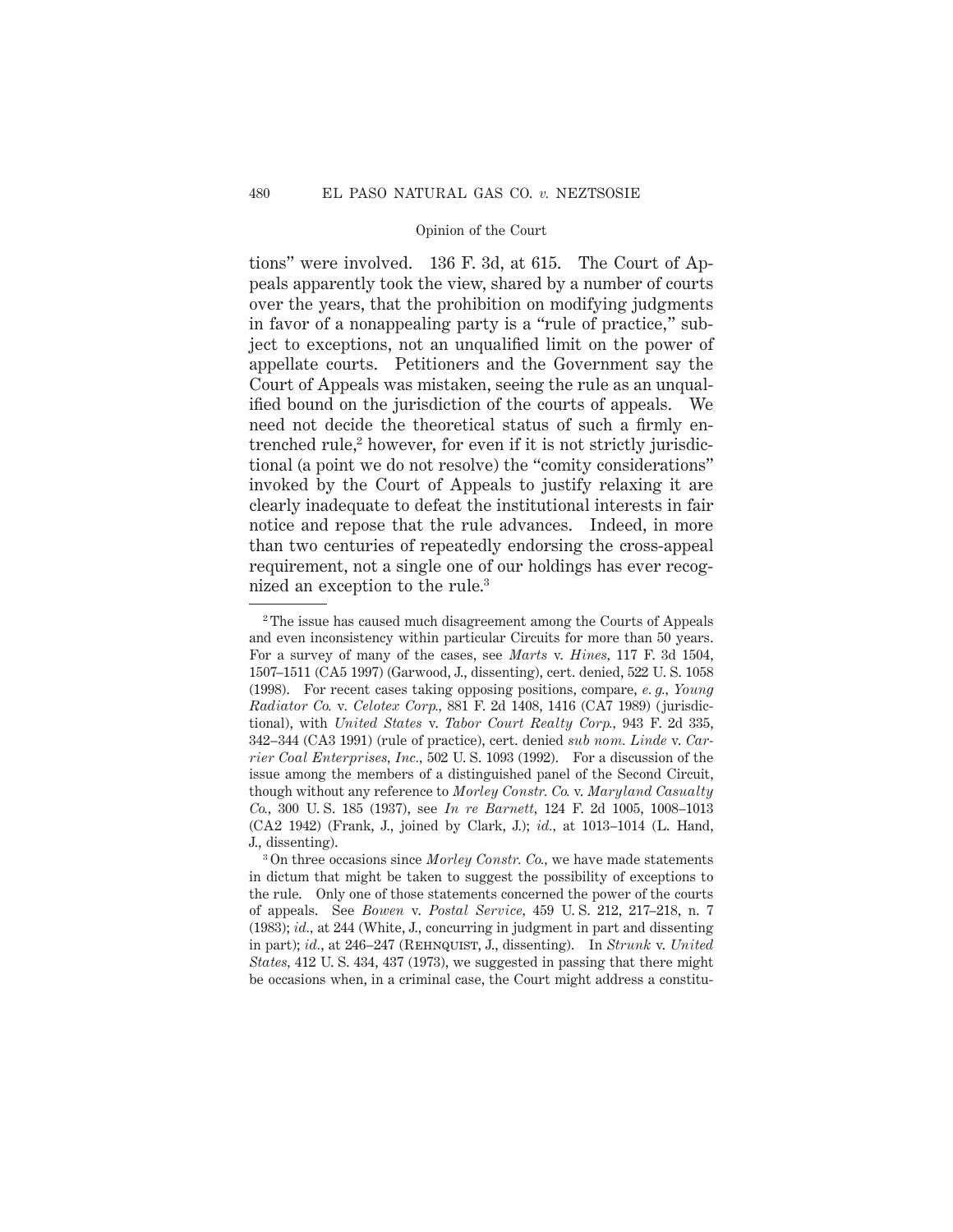On the assumption that comity is not enough, respondents offer one additional justification for an exception to the cross-appeal requirement here. They point out that the District Court orders appealed from were preliminary injunctions and thus interlocutory, not final, decrees. Respondents contend that because they knew they could challenge the substance of those orders on appeal from a final judgment, they should not be penalized for failing to cross-appeal at this preliminary stage of the suit. But this argument misconceives the nature of the cross-appeal requirement. It is not there to penalize parties who fail to assert their rights, but is meant to protect institutional interests in the orderly

We have repeatedly expressed the rule in emphatic terms, see, *e. g., Helvering* v. *Pfeiffer,* 302 U. S. 247, 250–251 (1937) ("[A]n appellee cannot without a cross-appeal attack a judgment entered below"), though admittedly we have normally had occasion to do so in reference to our own certiorari jurisdiction rather than to the appellate jurisdiction of the courts of appeals, see, *e. g., LeTulle* v. *Scofield,* 308 U. S. 415, 421–422 (1940) ("[W]e cannot afford [the nonpetitioning party] relief"); *NLRB* v. *Express Publishing Co.,* 312 U. S. 426, 431–432 (1941) ("[O]ur review is limited"; "that question is not open here"); *Alaska Industrial Bd.* v. *Chugach Elec. Assn., Inc.,* 356 U. S. 320, 325 (1958) (those questions are "not open"); *NLRB* v. *International Van Lines,* 409 U. S. 48, 52, n. 4 (1972) ("not before us"); *Trans World Airlines, Inc.* v. *Thurston,* 469 U. S. 111, 119, n. 14 (1985) ("An argument that would modify the judgment . . . cannot be presented unless a cross-petition has been filed"). Cf. *Federated Department Stores, Inc.* v. *Moitie,* 452 U. S. 394, 398–402 (1981) (res judicata bars nonappealing parties from gaining the benefit of coparties' victory on appeal).

tional issue resolved in favor of a petitioner and not raised in a crosspetition for certiorari. In *United States* v. *ITT Continental Baking Co.,* 420 U. S. 223, 226, n. 2 (1975), we suggested that the cross-petition requirement might be a "matter of practice and control of our docket" rather than of "our power." Although some might see *Berkemer* v. *McCarty,* 468 U. S. 420, 435, n. 23 (1984), as countenancing exceptions to the cross-petition requirement, see R. Stern, E. Gressman, S. Shapiro, & K. Geller, Supreme Court Practice 364 (7th ed. 1993); see also *Board of Trustees of State Univ. of N. Y.* v. *Fox,* 492 U. S. 469, 485–486 (1989), we have made clear that such a view of *Berkemer* is mistaken. See *Northwest Airlines, Inc.* v. *County of Kent,* 510 U. S. 355, 365, n. 8 (1994).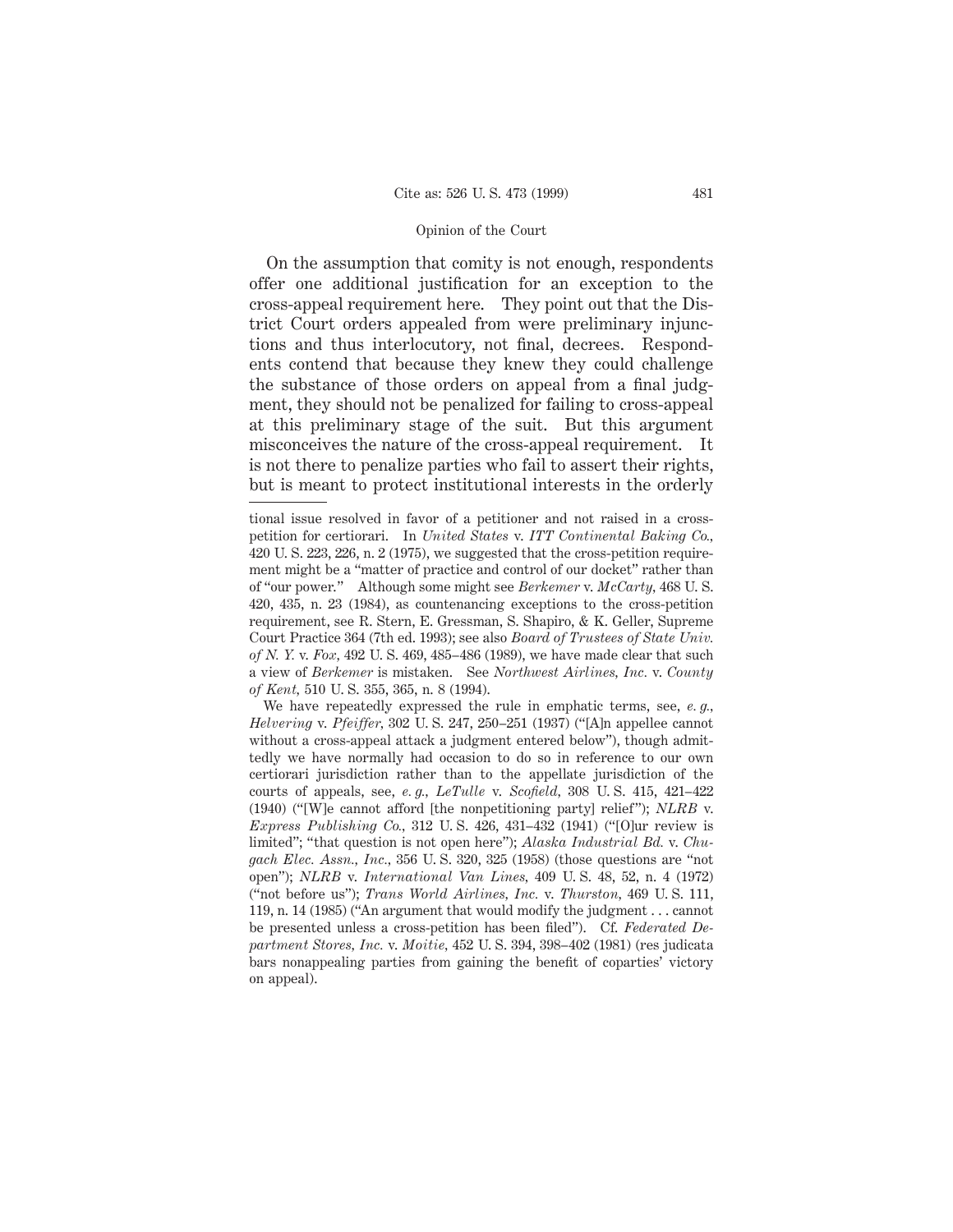functioning of the judicial system, by putting opposing parties and appellate courts on notice of the issues to be litigated and encouraging repose of those that are not. Fairness of notice does not turn on the interlocutory character of the orders at issue here, and while the interest in repose is somewhat diminished when a final appeal may yet raise the issue, it is still considerable owing to the indefinite duration of the injunctions. Preliminary injunctions are, after all, appealable as of right, see 28 U.S.C.  $$1292(a)(1)$ , and the timely filing requirements of Federal Rules of Appellate Procedure 4 and 26(b) squarely cover such appeals. Neither those Rules nor the interests animating the cross-appeal requirement offer any leeway for such an exception.

# III

Before the District Court, petitioners asserted simply that the Tribal Court lacked subject-matter jurisdiction over Price-Anderson Act claims in respondents' tribal-court suits, see App. 14a, 15a, 37a, and sought injunctive relief.<sup>4</sup> The District Court responded by enjoining respondents from pursuing any Price-Anderson claims in Tribal Court, and because they did not appeal the injunction, we have no occasion

<sup>4</sup> At oral argument before the Court of Appeals, petitioners introduced for the first time the essence of the theory on which they now rely, that the Tribal Courts somehow lacked jurisdiction over Price-Anderson claims because under *Strate* v. *A–1 Contractors,* 520 U. S. 438 (1997), a tribal court has jurisdiction over a nonmember only where the tribe has regulatory jurisdiction with respect to the matter at issue, and Congress has completely occupied the field of nuclear regulation. See 136 F. 3d 610, 618, n. 5 (CA9 1998); Brief for Petitioners 29–33. But *Strate* dealt with claims against nonmembers arising on state highways, and "express[ed] no view on the governing law or proper forum when an accident occurs on a tribal road within a reservation." *Strate, supra,* at 442. By contrast, the events in question here occurred on tribal lands. 136 F. 3d, at 618, n. 5.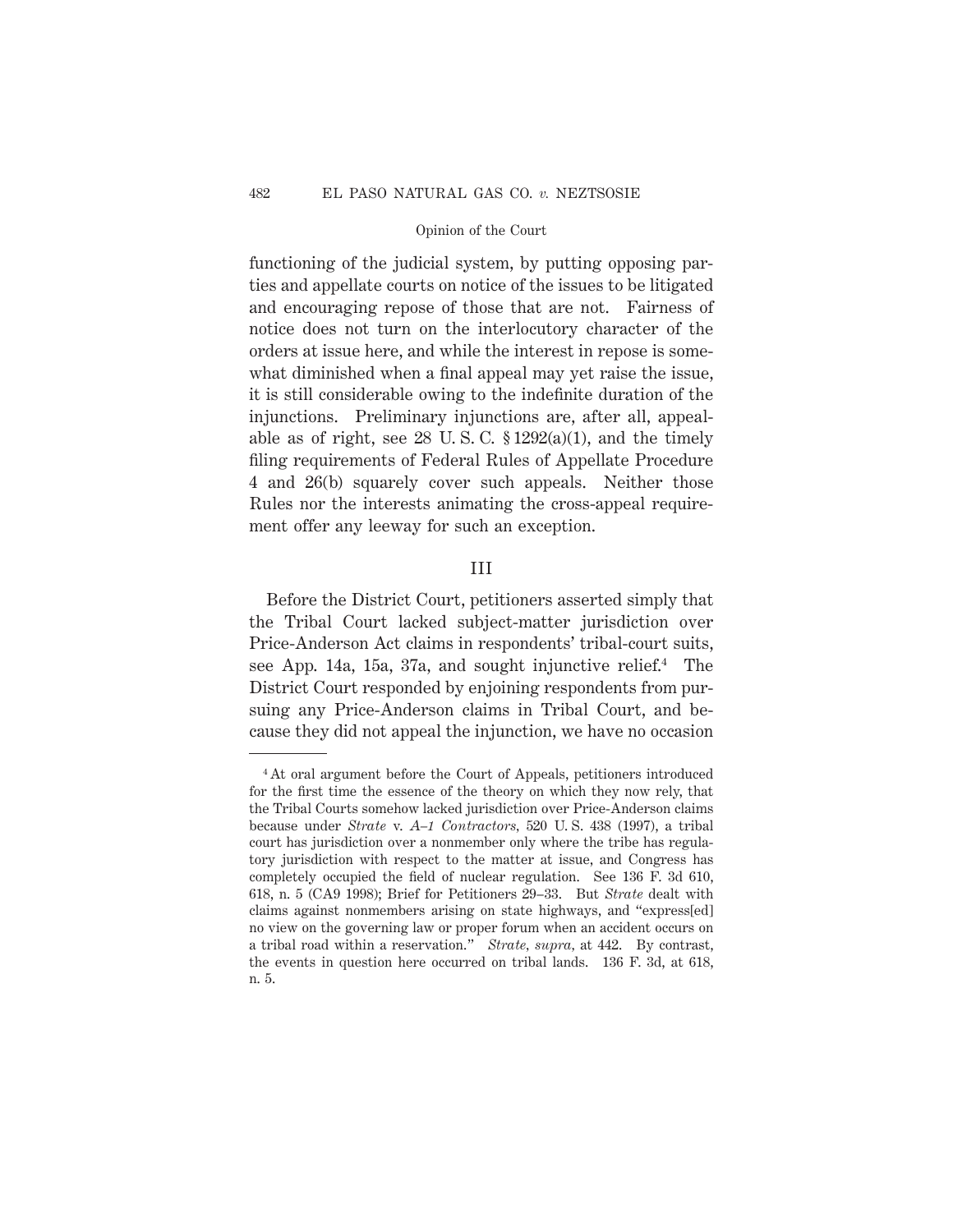to consider its merits.<sup>5</sup> Yet the injunction has no practical significance without a determination whether respondents' causes of action are as a matter of law Price-Anderson claims under the terms of 42 U.S.C.  $\S$ 2210(n)(2) and 2014(hh). This question the District Court declined to answer, thinking that the doctrine of tribal-court exhaustion required it to abstain from deciding a question of tribal-court jurisdiction until the Tribal Courts themselves had addressed the matter. The Court of Appeals approved the abstention on the theory that the comity rationale underlying the tribal exhaustion doctrine applied. See 136 F. 3d, at 613–615, 620. We think, however, that it does not.

*National Farmers Union Ins. Cos.* v. *Crow Tribe,* 471 U. S. 845 (1985), was a suit involving the federal-question jurisdiction of a United States District Court under 28 U. S. C. § 1331, brought to determine "whether a tribal court has the power to exercise civil subject-matter jurisdiction over non-Indians," 471 U. S., at 855. We held, initially, that federal courts have authority to determine, as a matter "arising under" federal law, see 28 U. S. C. § 1331, whether a tribal court has exceeded the limits of its jurisdiction. See 471 U. S., at 852–853. After concluding that federal courts have subject-matter jurisdiction to entertain such a case, we announced that, prudentially, a federal court should stay its hand "until after the Tribal Court has had a full opportunity to determine its own jurisdiction." *Id.,* at 857. In justification of a prudential requirement of tribal exhaustion, we stated that "the existence and extent of a tribal court's jurisdiction will require a careful examination of tribal sovereignty, the extent to which that sovereignty has been

<sup>&</sup>lt;sup>5</sup> Although we do not reach the merits of the injunction, candor requires acknowledging that our view of the inappropriateness of applying tribal exhaustion, adumbrated *infra,* at 485–487, suggests that, notwithstanding the silence of the Price-Anderson Act with respect to tribal courts, the exercise of tribal jurisdiction over claims found to fall within the Act once a defendant has sought a federal forum would be anomalous at best.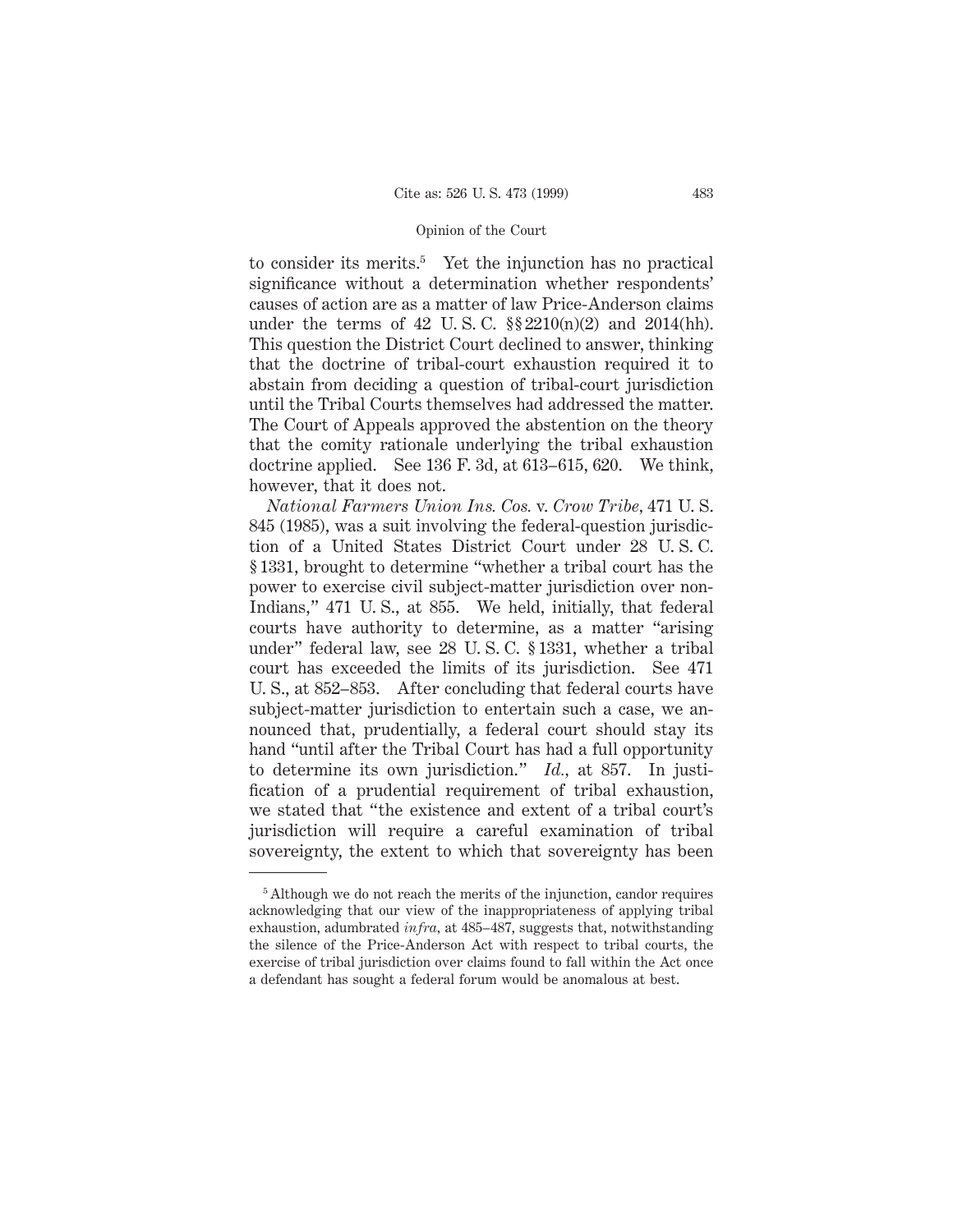altered, divested, or diminished, as well as a detailed study of relevant statutes, Executive Branch policy as embodied in treaties and elsewhere, and administrative or judicial decisions," *id.*, at 855–856 (footnote omitted). The same "considerations of comity," *Iowa Mut. Ins. Co.* v. *LaPlante,* 480 U. S. 9, 15 (1987), provided the rationale for extending the doctrine to cases where a defendant in tribal court asserts federal-diversity jurisdiction in a related action in district court. *Id.,* at 16. Exhaustion was appropriate in each of those cases because "Congress is committed to a policy of supporting tribal self-government . . . [which] favors a rule that will provide the forum whose jurisdiction is being challenged the first opportunity to evaluate the factual and legal bases for the challenge." *National Farmers Union Ins. Cos., supra,* at 856.

This case differs markedly. By its unusual preemption provision, see 42 U.S.C.  $\S 2014(hh)$ , the Price-Anderson Act transforms into a federal action "any public liability action arising out of or resulting from a nuclear incident,"  $§ 2210(n)(2)$ . The Act not only gives a district court original jurisdiction over such a claim, see *ibid.,* but provides for removal to a federal court as of right if a putative Price-Anderson action is brought in a state court, see *ibid.* Congress thus expressed an unmistakable preference for a federal forum, at the behest of the defending party, both for

<sup>6</sup> This structure, in which a public liability action becomes a federal action, but one decided under substantive state-law rules of decision that do not conflict with the Price-Anderson Act, see 42 U. S. C. § 2014(hh), resembles what we have spoken of as " 'complete pre-emption' doctrine," see *Caterpillar Inc.* v. *Williams,* 482 U. S. 386, 393 (1987), under which "the pre-emptive force of a statute is so 'extraordinary' that it 'converts an ordinary state common-law complaint into one stating a federal claim for purposes of the well-pleaded complaint rule,'" *ibid.* (quoting *Metropolitan Life Ins. Co.* v. *Taylor,* 481 U. S. 58, 65 (1987)). We have found complete preemption to exist under the Labor Management Relations Act, 1947, see *Caterpillar Inc., supra,* at 393–394, and the Employee Retirement Income Security Act of 1974, see *Metropolitan Life, supra,* at 65–66.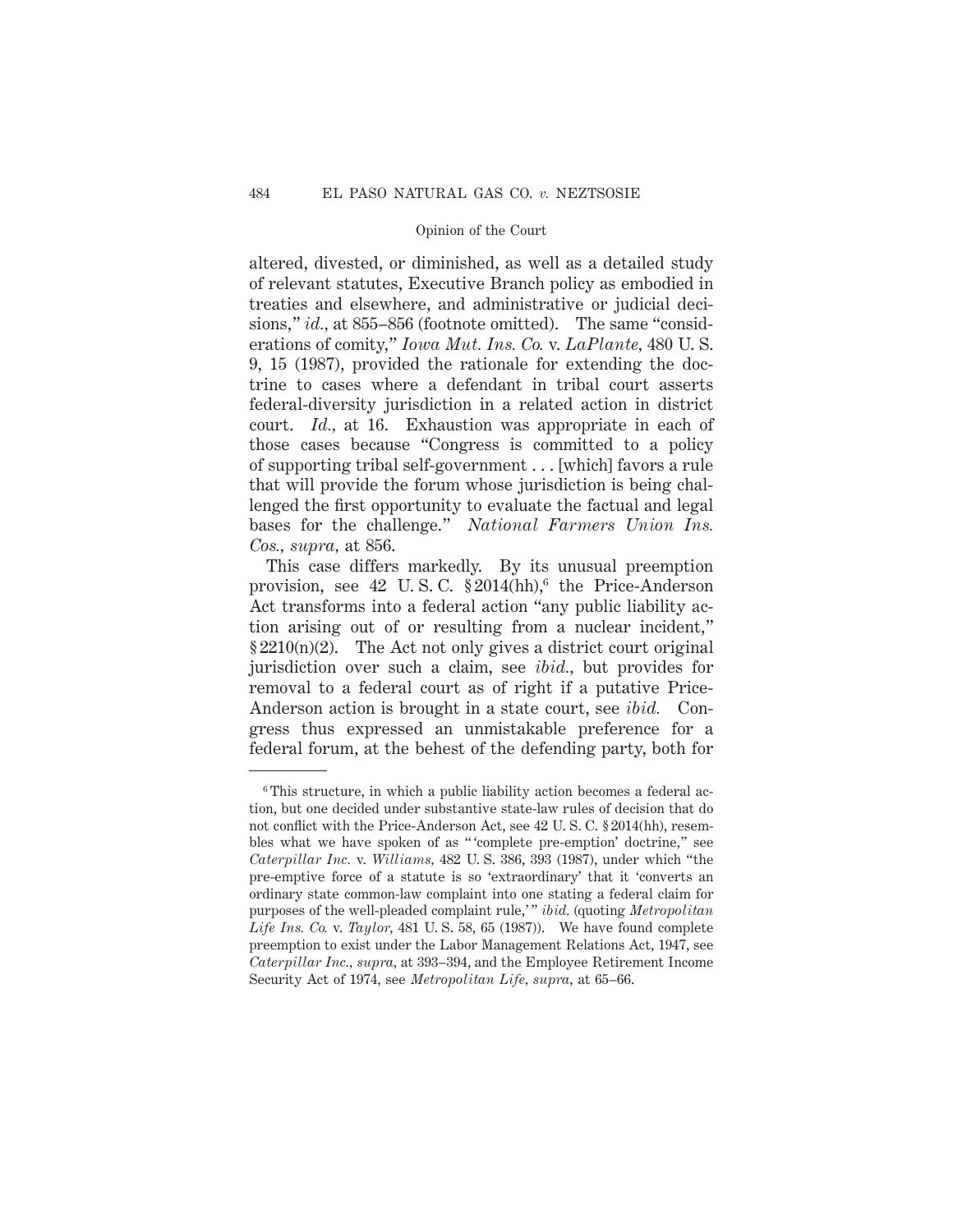litigating a Price-Anderson claim on the merits and for determining whether a claim falls under Price-Anderson when removal is contested.

Petitioners seek the benefit of what in effect is the same scheme of preference for a federal forum when they ask for an injunction against further litigation in the tribal courts. To be sure, their complaints claimed that the tribal courts (unlike state courts) had no jurisdiction over these actions, on the ground that they were Price-Anderson claims. But petitioners unmistakably seek to enjoin litigation of these claims in the tribal courts, whether or not those courts would have jurisdiction to exercise in the absence of objection. Injunction against further litigation in tribal courts would in practical terms give the same result as a removal held to be justified on the ground that the actions removed fell under the Price-Anderson definitions of claims of public liability: if respondents then should wish to proceed they would be forced to refile their claims in federal court (or a state court from which the claims would be removed). The issue, then, is whether Congress would have chosen to postpone federal resolution of the enjoinable character of this tribal-court litigation, when it would not have postponed federal resolution of the functionally identical issue pending in a state court.

We are at a loss to think of any reason that Congress would have favored tribal exhaustion. Any generalized sense of comity toward nonfederal courts is obviously displaced by the provisions for preemption and removal from state courts, which are thus accorded neither jot nor tittle of deference.7 The apparent reasons for this congressional

<sup>7</sup> This is not to say that the existence of a federal preemption defense in the more usual sense would affect the logic of tribal exhaustion. Under normal circumstances, tribal courts, like state courts, can and do decide questions of federal law, and there is no reason to think that questions of federal preemption are any different. See *Santa Clara Pueblo* v. *Martinez,* 436 U. S. 49, 65 (1978) (tribal courts available to vindicate federal rights). The situation here is the rare one in which statutory provisions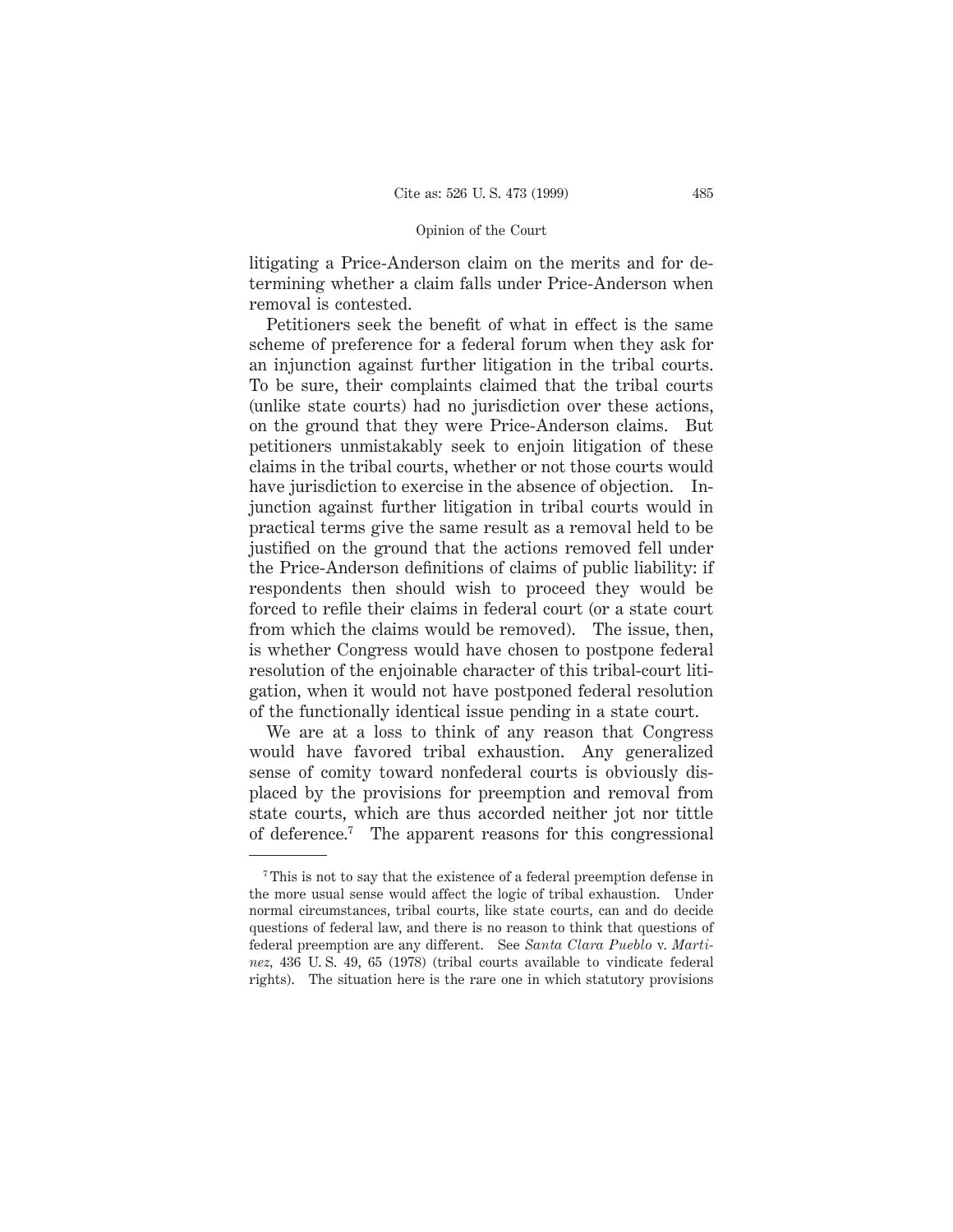policy of immediate access to federal forums are as much applicable to tribal- as to state-court litigation.

The Act provides clear indications of the congressional aims of speed and efficiency. Section  $2210(n)(3)(A)$  empowers the chief judge of a district court to appoint a special caseload management panel to oversee cases arising from a nuclear incident. The functions of such panels include case consolidation,  $\S 2210(n)(3)(C)(i)$ ; setting of priorities,  $$2210(n)(3)(C)(ii)$ ; "promulgat[ion] [of] special rules of court . . . to expedite cases or allow more equitable consideration of claims,"  $\S 2210(n)(3)(C)(v)$ ; and implementation of such measures "as will encourage the equitable, prompt, and efficient resolution of cases arising out of the nuclear incident,"  $§ 2210(n)(3)(C)(vi)$ .

The terms of the Act are underscored by its legislative history, which expressly refers to the multitude of separate cases brought "in various state and Federal courts" in the aftermath of the Three Mile Island accident. See S. Rep. No. 100–218, at 13. This history adverts to the expectation that "the provisions for consolidation of claims in the event of any nuclear incident . . . would avoid the inefficiencies resulting from duplicative determinations of similar issues in multiple jurisdictions that may occur in the absence of consolidation." *Ibid.*

Applying tribal exhaustion would invite precisely the mischief of "duplicative determinations" and consequent "inefficiencies" that the Act sought to avoid, and the force of the congressional concerns saps the two arguable justifications for applying tribal exhaustion of any plausibility in these circumstances. The first possible justification might be that tribal exhaustion is less troubling than state-court exhaustion, because in the former situation the district court may review jurisdiction after recourse to tribal court has been exhausted, see *National Farmers Union Ins. Cos.,* 471 U. S.,

for conversion of state claims to federal ones and removal to federal courts express congressional preference for a federal forum.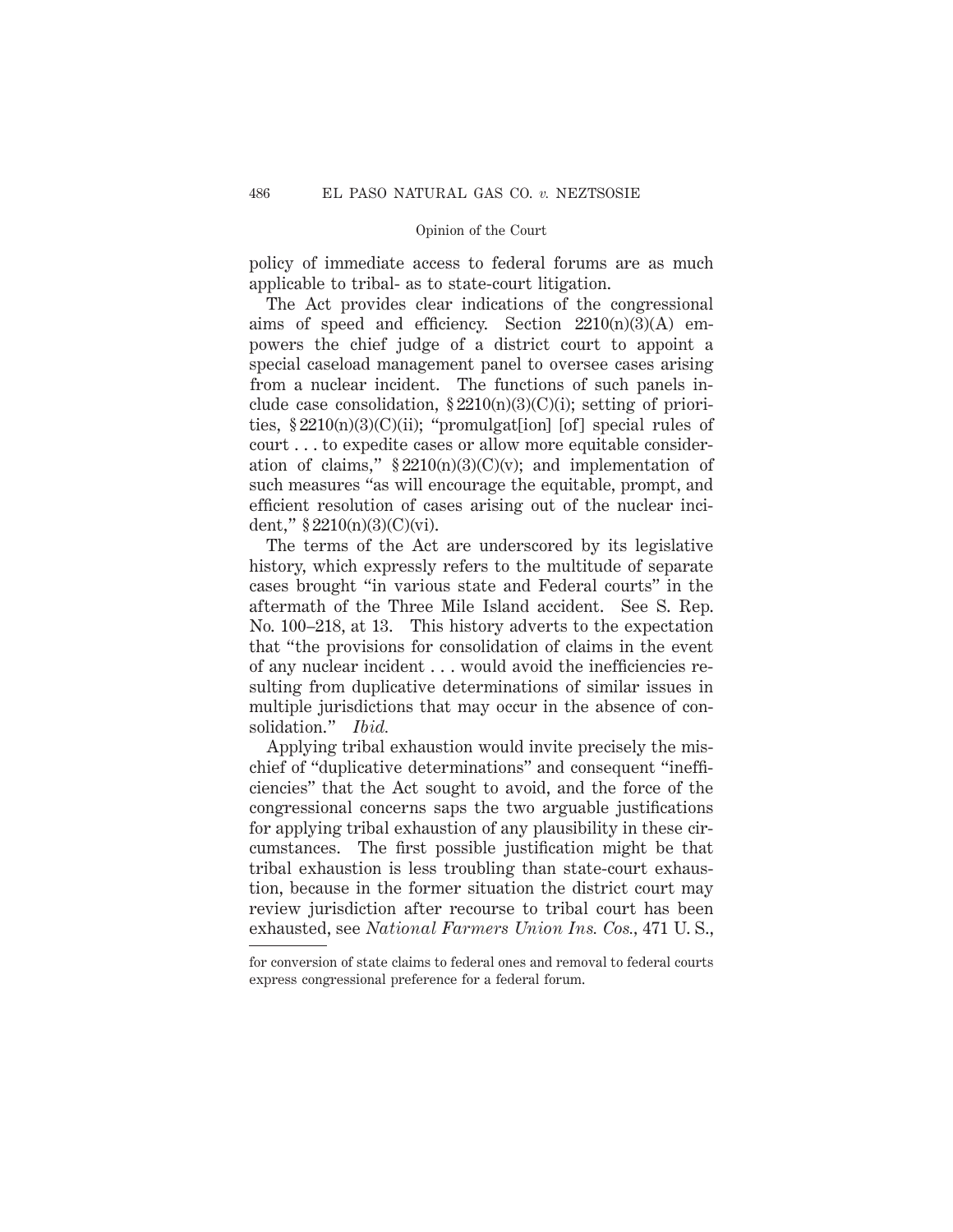at 857, whereas a state court's determination of its jurisdiction is final except for the possibility of our review on certiorari. But the likelihood of effective review says nothing to the Act's insistence on efficient disposition of public liability claims, which would of course be curtailed by an exhaustion requirement. It is not credible that Congress would have uniquely countenanced, let alone chosen, such a delay when public liability claims are brought in tribal court.

The second possible justification is that the absence of any statutory provision for removal from tribal court running parallel to the terms authorizing state-court removal might ground a negative inference against any intent to govern Price-Anderson actions in tribal courts, in accordance with the usual policy of letting a plaintiff choose the forum. But only the most zealous application of the maxim *expressio unius est exclusio alterius* could answer the implausibility that Congress would have intended to force defendants to remain in tribal courts. The congressional reasoning sketched above is no less forceful when plaintiffs choose tribal courts; leaving such claims in these courts would just as effectively thwart the Act's policy of getting such cases into a federal forum for consolidation, as leaving them in state forums would do.

Why, then, the congressional silence on tribal courts? If "*expressio unius* . . ." fails to explain the Congress's failure to provide for tribal-court removal, what is the explanation? After all we have said, inadvertence seems the most likely. We have not been told of any nuclear testing laboratories or reactors on reservation lands, and if none was brought to the attention of Congress either, Congress probably would never have expected an occasion for asserting tribal jurisdiction over claims like these. Now and then silence is not pregnant.

Because the comity rationale for tribal exhaustion normally appropriate to a tribal court's determination of its jurisdiction stops short of the Price-Anderson Act, the District